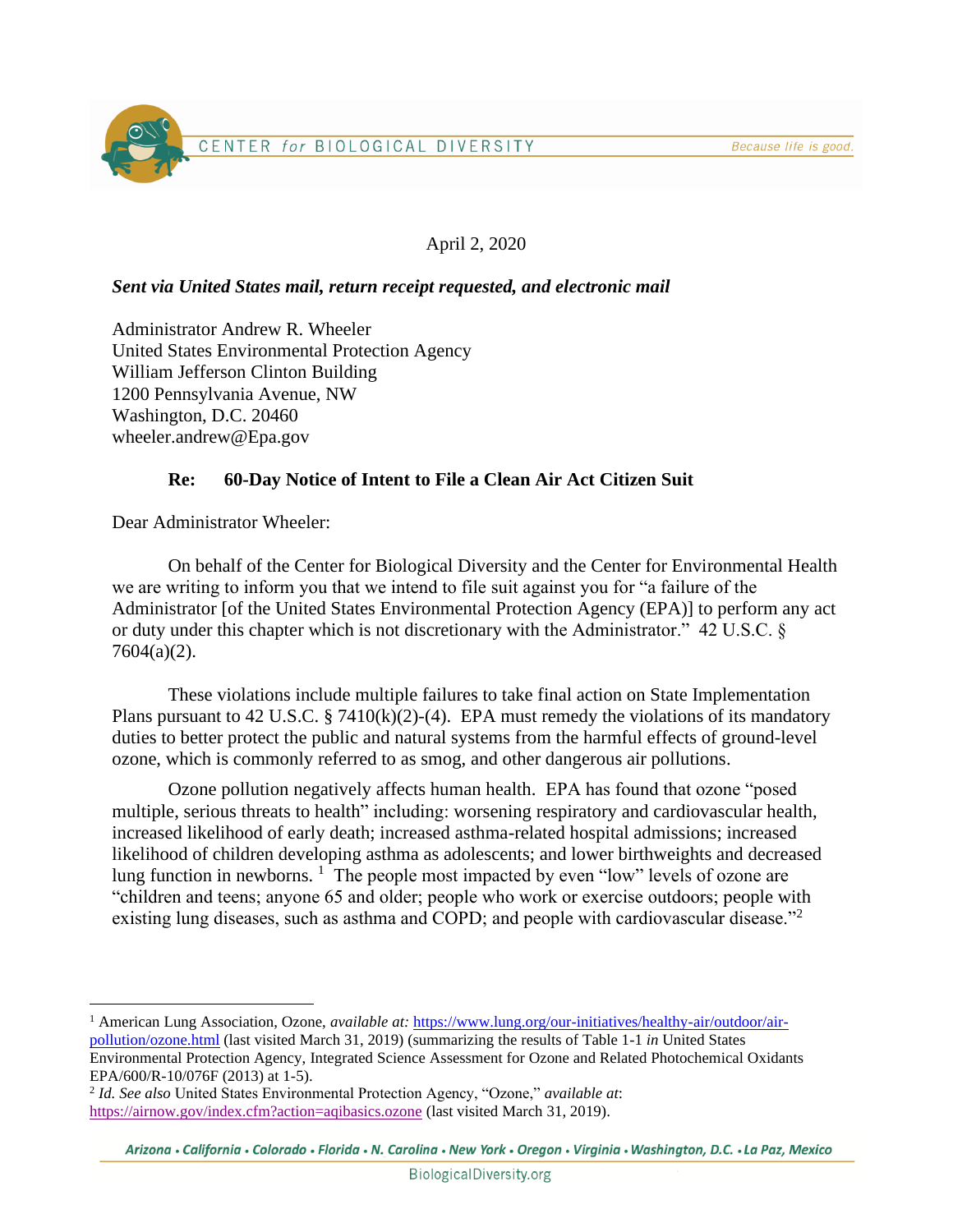April 2, 2020 Notice of Intent Letter Page 2 of 6

Delays in implementing the ozone NAAQS also has detrimental environmental effects. Acute and chronic exposures to ozone lead to foliar injury, decreased photosynthesis, and decreased growth of vegetation. EPA's draft Integrated Science Assessment for Ozone acknowledges ozone has a potential to negatively affect plant species such as: black cherry (*Prunus serotine*), quaking aspen *(Populus tremuloides*), tulip poplar (*Liriodendron tulipifera*), white pine (*Pinus strobus*), ponderosa pine (*Pinus ponderosa*) and red alder (*Alnus rubra*).<sup>3</sup> These plant species, in particular, ponderosa pine serve as important habitat for endangered species like the threatened Pawnee montane skipper butterfly (*Hesperia leonardus montana*) and threatened Mexican spotted owl (*Strix occidentalis lucida*).

#### **I. EPA Has Violated the Clean Air Act by Failing to Take Final Action for the 2008 Ozone NAAQS for the Denver Metro/North Front Range Nonattainment Area**

Under the 42 U.S.C. § 7410(k)(2) – (4), EPA has a mandatory duty to take final action to fully or partially approve or disapprove a plan within 12 months of a plan being deemed or determined to meet the minimum criteria for completeness.

On July 3, 2018, EPA issued a final rule regarding SIP revisions for the 2008 Ozone NAAQS for the Denver Metro/North Range nonattainment area. 83 Fed. Reg. 31,068 (July 3, 2018). The final rule approved the majority of the SIP submittal except for Regulation No. 7, Section XVI.D-XIX. *Id*. at 31,070-71. Table 1 below describes the SIP elements which EPA has failed to take final action on by the CAA statutory deadline.

<sup>3</sup> 84 Fed. Reg. 50,836 (Sept. 26, 2019); *see also* United States Environmental Protection Agency, Integrated Assessment for Ozone and Related Photochemical Oxidants (External Review Draft) EPA/600/R-19/093 (2019) at IS-77, *available at*: [https://cfpub.epa.gov/ncea/isa/recordisplay.cfm?deid=344670.](https://cfpub.epa.gov/ncea/isa/recordisplay.cfm?deid=344670)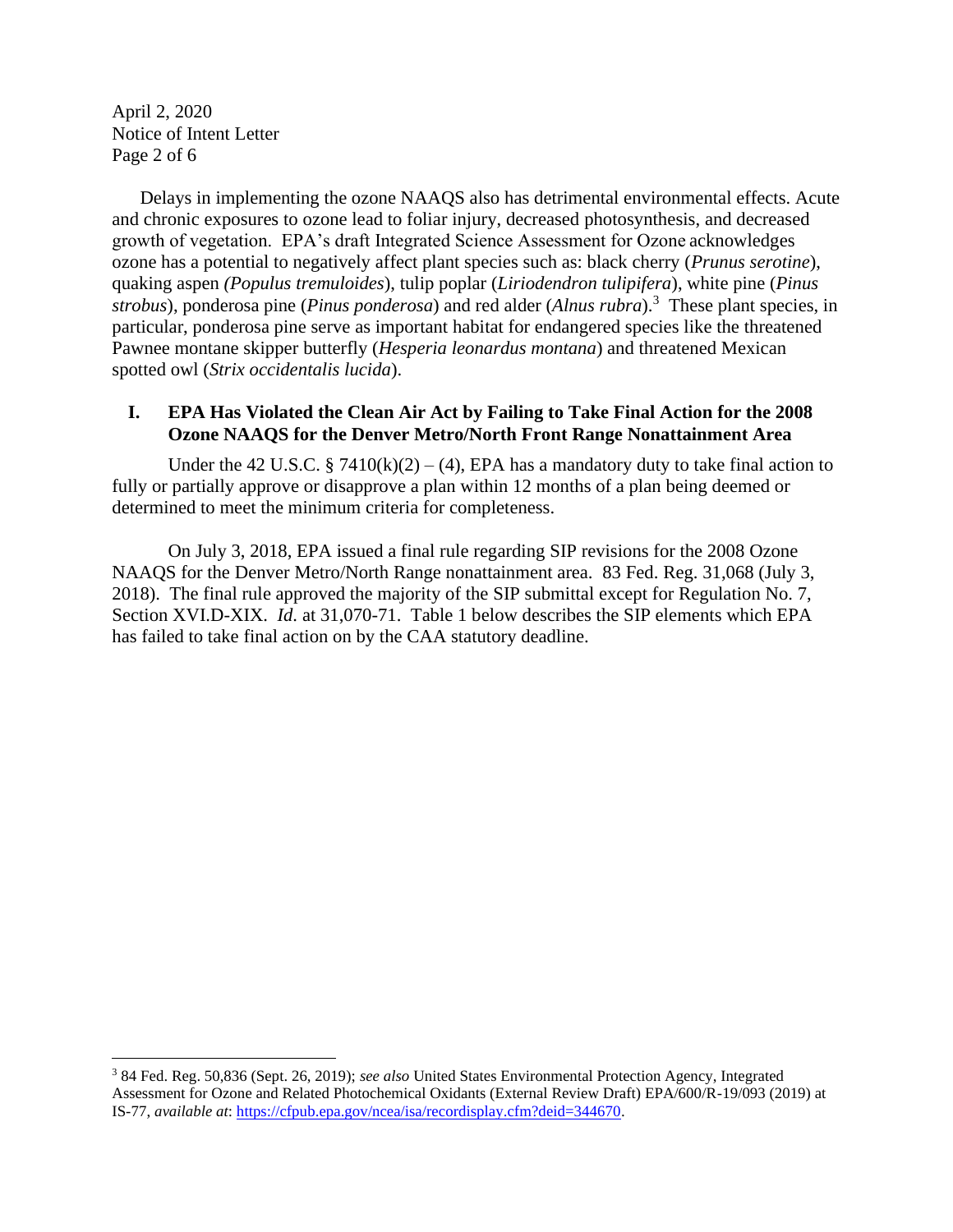April 2, 2020 Notice of Intent Letter Page 3 of 6

**Table 1: The 2008 Ozone NAAQS Nonattainment SIP Elements for the Denver metro/Northern Front Range Nonattainment Area**

| <b>Element</b><br><b>Number</b> | <b>Nonattainment</b><br><b>SIP Element</b>                                                                                                                                                      | <b>Submittal</b><br><b>Date</b> | Date of<br><b>Completeness</b><br><b>Finding</b> | <b>Deadline to take</b><br>final action |
|---------------------------------|-------------------------------------------------------------------------------------------------------------------------------------------------------------------------------------------------|---------------------------------|--------------------------------------------------|-----------------------------------------|
| $\mathbf{1}$                    | Reasonably<br>Achievable<br>Control<br>Technology<br>("RACT")<br>Volatile Organic<br>Compound<br>(``VOC")<br>Control<br>Technique<br>Guideline<br>("CTG") Metal<br>Furniture<br>Coatings (2007) | 5/31/2017                       | 11/30/2017                                       | 11/30/2018                              |
| $\overline{2}$                  | <b>RACT VOC</b><br><b>CTG</b><br>Miscellaneous<br><b>Metal Products</b><br>Coatings (2008)                                                                                                      | 5/31/2017                       | 11/30/2017                                       | 11/30/2018                              |
| 3                               | <b>RACT VOC</b><br>CTG Wood<br>Furniture<br>Manufacturing<br>Operations<br>(1996)                                                                                                               | 5/31/2017                       | 11/30/2017                                       | 11/30/2018                              |
| $\overline{4}$                  | <b>RACT VOC</b><br><b>CTG</b> Industrial<br>Cleaning<br>Solvents (2006)                                                                                                                         | 5/31/2017                       | 11/30/2017                                       | 11/30/2018                              |
| 5                               | <b>RACT VOC</b><br><b>CTG</b> Aerospace<br>(1997)                                                                                                                                               | 5/31/2017                       | 11/30/2017                                       | 11/30/2018                              |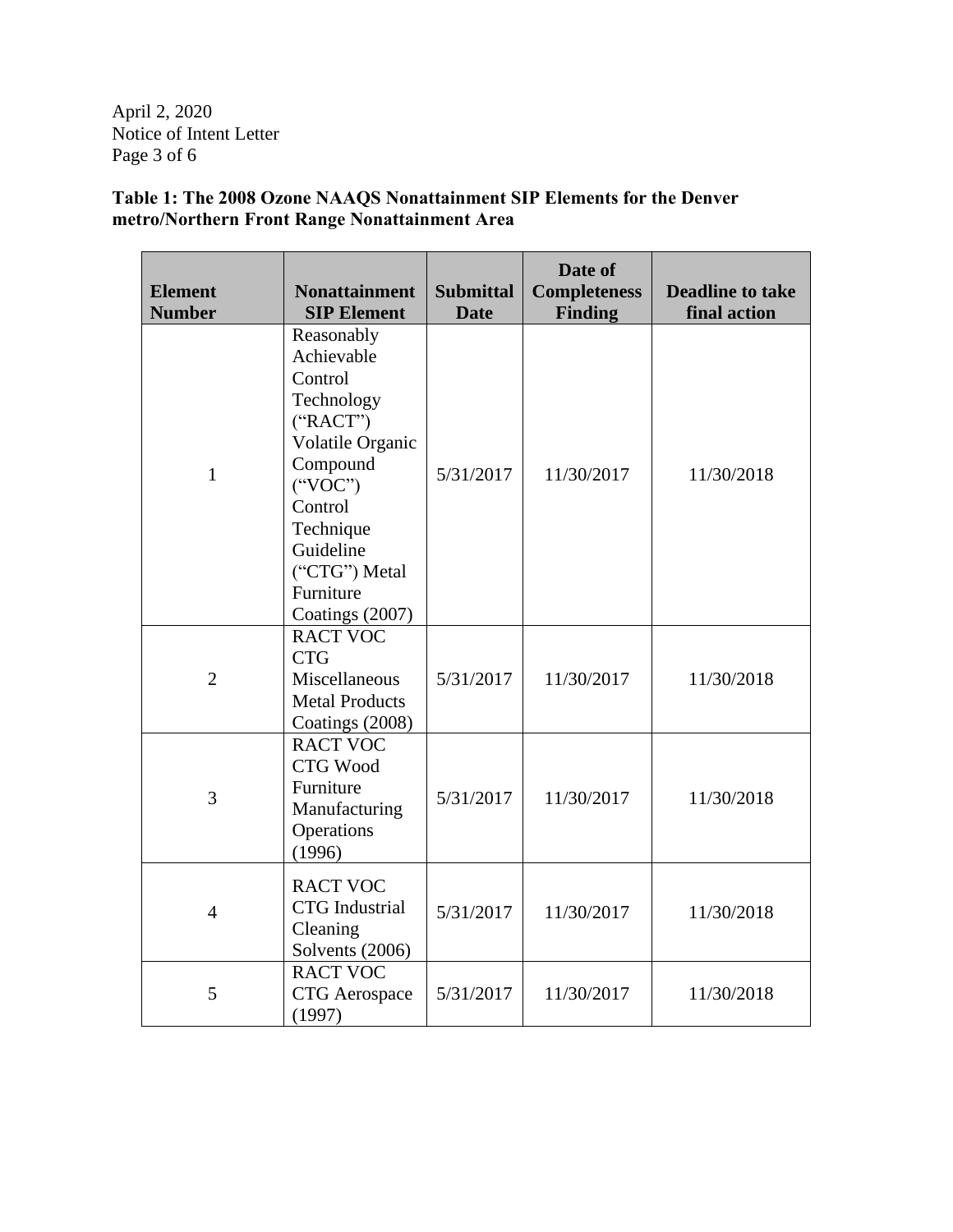April 2, 2020 Notice of Intent Letter Page 4 of 6

| 6 | Reg. No. 7,<br>Section X (Use<br>of Cleaning<br>Solvents)                                                                                                                          | 5/31/2017 | 11/30/2017 | 11/30/2018 |
|---|------------------------------------------------------------------------------------------------------------------------------------------------------------------------------------|-----------|------------|------------|
|   | Reg. No. 7,<br><b>Section XIX</b><br>(Control of<br>Emissions from<br>Specific Major<br>Sources of VOC<br>and/or NO <sub>x</sub> in<br>the 8-Hour<br><b>Ozone Control</b><br>Area) | 5/31/2017 | 11/30/2017 | 11/30/2018 |

EPA has a nondiscretionary duty to take final action to approve, disapprove, or conditionally approve the outstanding SIP submittals within 12 months of a completeness finding. 42 U.S.C. § 7410(k)(2).

It has been more than 12 months since the nonattainment SIP elements listed in Table 2 were deemed or found administratively complete. EPA has not taken final action to approve, disapprove, or conditionally approve these nonattainment SIP elements for the Denver Metro/North Front Range 2008 ozone nonattainment area. Therefore, EPA is in violation of its nondiscretionary duty pursuant to 42 U.S.C.  $\S$  7410(k)(2) – (4).

#### **II. EPA Has Violated the Clean Air Act by Failing to Take Final Action for the Colorado 2015 Ozone NAAQS Infrastructure State Implementation Plan**

As explained above, under the 42 U.S.C. § 7410 $(k)(2) - (4)$ , EPA has a mandatory duty to take final action to fully or partially approve or disapprove a plan within 12 months of a plan being deemed or determined to meet the minimum criteria for completeness. On September 17, 2018, Colorado submitted its infrastructure state implementation plan (SIP) for the 2015 ozone NAAQS for the following elements: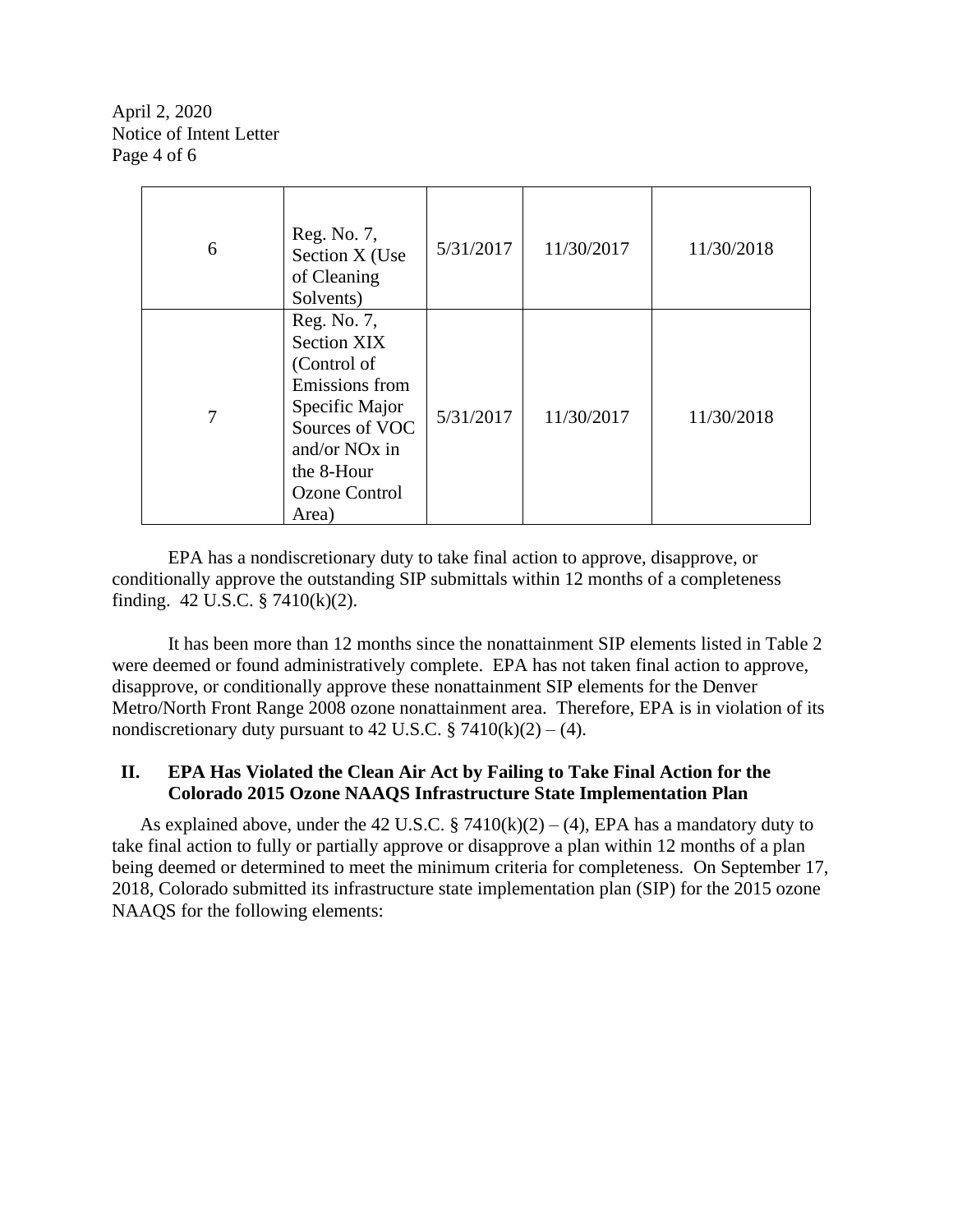April 2, 2020 Notice of Intent Letter Page 5 of 6

## **TABLE 2<sup>4</sup>**

| <b>2015 Ozone NAAQS Infrastructure SIP Elements</b>                                                       |  |  |  |  |
|-----------------------------------------------------------------------------------------------------------|--|--|--|--|
| (A): Emission Limits and Other Control Measures                                                           |  |  |  |  |
| (B): Ambient Air Quality Monitoring/Data System                                                           |  |  |  |  |
| (C): Program for Enforcement of Control Measures                                                          |  |  |  |  |
| $(D)(i)(I)$ : Prong 1 Interstate Transport—significant contribution                                       |  |  |  |  |
| $(D)(i)(I)$ : Prong 2 Interstate Transport—interference with<br>maintenance                               |  |  |  |  |
| (D)(i)(II): Prong 3 Interstate Transport—prevention of significant<br>deterioration                       |  |  |  |  |
| (D)(i)(II): Prong 4 Interstate Transport—visibility                                                       |  |  |  |  |
| (D)(ii): Interstate and International Pollution Abatement                                                 |  |  |  |  |
| (E): Adequate Resources                                                                                   |  |  |  |  |
| (F): Stationary Source Monitoring System                                                                  |  |  |  |  |
| (G): Emergency Episodes                                                                                   |  |  |  |  |
| (H): Future SIP revisions                                                                                 |  |  |  |  |
| (J): Consultation with Government Officials, Public Notification,<br><b>PSD</b> and Visibility Protection |  |  |  |  |
| (K): Air Quality and Modeling/Data                                                                        |  |  |  |  |
| (L): Permitting Fees                                                                                      |  |  |  |  |
| (M): Consultation/Participation by Affected Local Entities                                                |  |  |  |  |

Colorado's submittal became administratively complete by no later than March 17, 2019. Thus, EPA has a mandatory duty to take final action by March 17, 2020. However, it is after March 17, 2020 and yet EPA has not taken final action on this submittal. Thus, EPA is in violation of 42 U.S.C. § 7410(k)(2) – (4) with regard to this Colorado submittal.

EPA has issued a proposed rule with regard to this submittal. *See* 84 Fed. Reg. 36,516 (July 29, 2019). However, proposed rules have no environmental benefit and do not obviate EPA's mandatory duty under 42 U.S.C.  $\S$  7410(k)(2) – (4).

<sup>4</sup> *See* 84 Fed. Reg. 36,516, 36,517 (July 29, 2019).